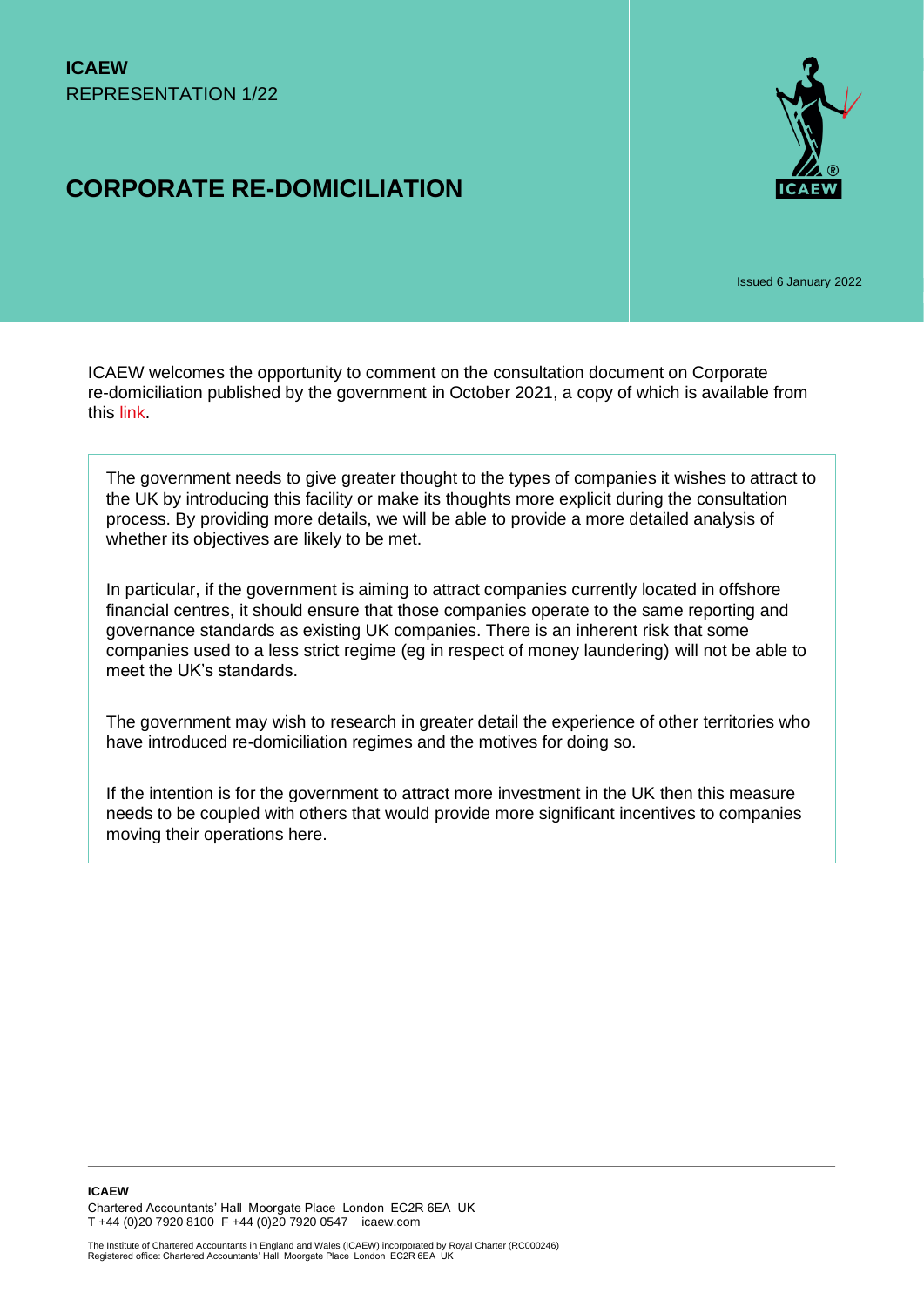This response of 6 January 2022 has been prepared by the ICAEW Tax Faculty and the ICAEW Business Law Department.

Internationally recognised as a source of expertise, the ICAEW Tax Faculty is a leading authority on taxation and is the voice of tax for ICAEW. It is responsible for making all submissions to the tax authorities on behalf of ICAEW, drawing upon the knowledge and experience of ICAEW's membership. The Tax Faculty's work is directly supported by over 130 active members, many of them well-known names in the tax world, who work across the complete spectrum of tax, both in practice and in business. ICAEW Tax Faculty's Ten Tenets for a Better Tax System, by which we benchmark the tax system and changes to it, are summarised in Appendix 1.

ICAEW's Business Law Department is responsible for ICAEW policy on selected business law issues including company law. It is supported by groups of expert volunteers, including its Company Law Panel.

ICAEW is a world-leading professional body established under a Royal Charter to serve the public interest. In pursuit of its vision of a world of strong economies, ICAEW works with governments, regulators and businesses and it leads, connects, supports and regulates more than 157,800 chartered accountant members in over 147 countries. ICAEW members work in all types of private and public organisations, including public practice firms, and are trained to provide clarity and rigour and apply the highest professional, technical and ethical standards.

© ICAEW 2022

All rights reserved.

• it is appropriately attributed, replicated accurately and is not used in a misleading context;

• the source of the extract or document is acknowledged and the title and ICAEW reference number are quoted.

Where third-party copyright material has been identified application for permission must be made to the copyright holder. For more information, please contact: taxfac@icaew.com

This document may be reproduced without specific permission, in whole or part, free of charge and in any format or medium, subject to the conditions that: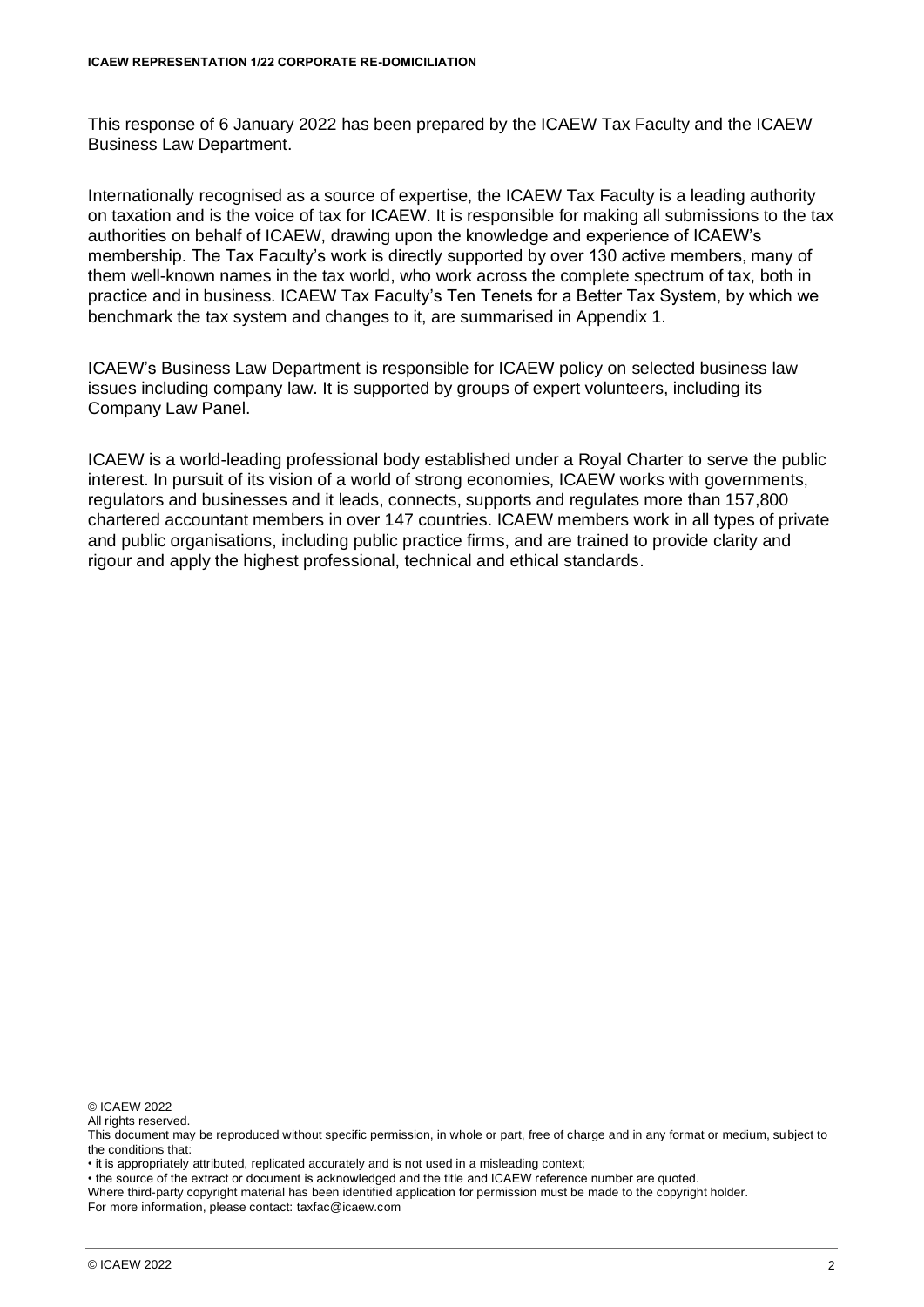## **KEY POINTS**

- 1. More information on the expected benefits of the proposal and how it will be implemented is needed before we can comment in detail. We note that less than 12 weeks (during a holiday period) have been allowed for responses. We have not therefore been able to consult as widely as we might otherwise have done, particularly as regards the potential demand for redomicile and to what extent it might benefit the UK.
- 2. We understand that the relevant government departments are developing the proposals further and would be happy to help on relevant aspects that might arise later in the process.
- 3. In the meantime, we believe that government should consider further the potential costs versus benefits of the proposal and provide more information on how it will be implemented, if it is taken forward. We hope that our comments on these issues below will be helpful in that respect.
- 4. We have provided specific responses to some, but not all of the questions in the consultation document. Where we have not responded, this is either because we do not have the necessary expertise to provide an informed response, we have had insufficient time to consult with experts in the area concerned or we feel that the consultation needs to be developed further so that we have specific questions or proposals on which to comment.

## **COSTS AND RISKS VERSUS BENEFITS**

## **Costs and risks**

- 5. The policy purpose is to increase the attractiveness and availability of the UK as a destination to locate a business and in which to invest. This proposal is deregulatory in the sense that it gives relevant companies more choice and freedom. These are reasonable policy objectives but before any decision is made they need to be balanced against the possible costs and risks of the proposal. A detailed cost versus benefit assessment is needed to support such a significant change to our company regime.
- 6. The direct costs will include costs of systems and staff at Companies House needed to implement and maintain the regime. If these are going to be borne by companies wishing to redomicile, those costs will need to be assessed and registration fees set accordingly. It will be necessary for the likely demand to be assessed to do this (see below).
- 7. While it may be impracticable to quantify them meaningfully, there will also be indirect costs, for instance additional resource needed to monitor and control money laundering risks.
- 8. Unless care is taken in implementing (see below) the proposal could result in an influx of companies who seek, in effect, to trade on the UK's reputation as a trusted jurisdiction but do nothing in themselves to merit or enhance that reputation. We note that the New Zealand regime is, according to its own website, aimed at attracting companies from 'offshore tax havens'. The consultation document refers to possible interest in companies located in offshore financial centres, which could include businesses which have engaged in the sort of practices and behaviours that the UK government would not wish to encourage relocating to the UK.
- 9. Practical difficulties might arise for companies that redomicile. For instance, if a relevant company can retain its constitution (designed for local law purposes) but will be required to comply with the UK company law (eg regarding shareholder voting and directors' responsibilities), there is a risk of complexity or inconsistency. Language difficulties might also arise. A relevant company should therefore seek professional advice, but this will have a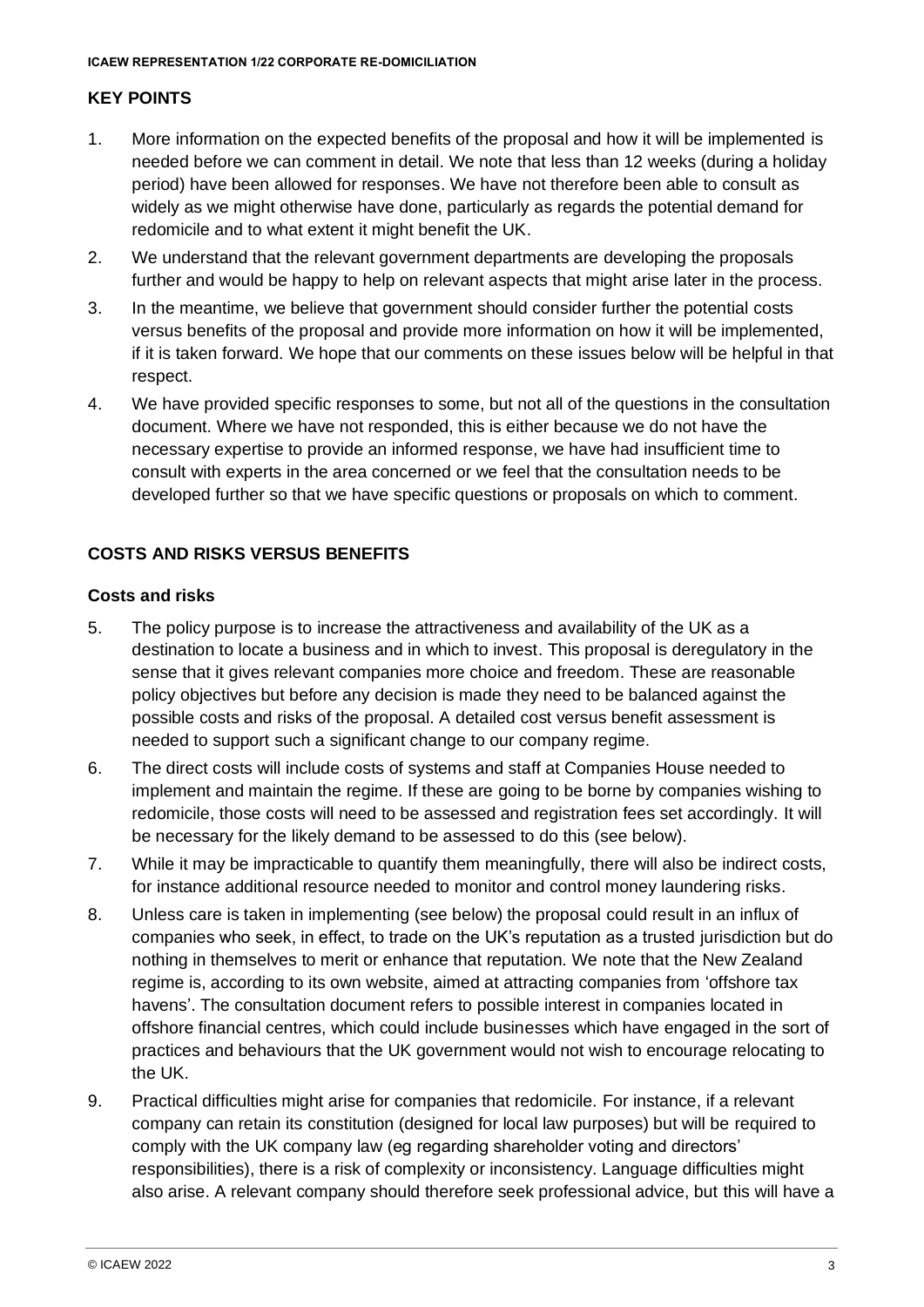cost. It must also be supposed that some companies, particularly smaller ones, might seek to minimise effort in this regard.

- 10. The consequences arising out of practical issues like this (eg disputes and litigation) may lie with the companies concerned, but if the regime does not operate smoothly in practice, it cannot be expected to enhance the UK's reputation as a place to do business.
- 11. Government should seek to assess whether or not these potential concerns are likely to arise in fact, eg by looking at a representative sample of companies that have redomiciled in jurisdictions that permit it, including ones that have subsequently become insolvent (if any).

## **Potential benefits**

- 12. We understand anecdotally that there is a demand for overseas companies to redomicile to the UK, but would like to see government provide evidence of this, including:
	- how many companies;
	- what type of company (eg large, small, micro) and business sector;
	- from which jurisdictions and to which jurisdictions; and
	- reason given for redomiciling and whether or not the objective was met.
- 13. Demand should be assessed according to the nature of the regime as it will be implemented, not in the abstract. For instance, if registration fees might be substantial, a company would need to know this to assess whether or not alternatives (eg establishing a UK branch or subsidiary) might be preferable. It would also need to be aware of key facets of the UK legal regime that will apply to it, including recent changes to UK law that have increased the risk of personal liability for directors.
- 14. Even if there is substantial demand, it is not clear to us what benefit would ensue for the UK from the mere fact that a company is domiciled here. It does not appear that a company redomiciling will be treated differently from other UK companies. This means that it would not need to:
	- make a profit;
	- employ anyone in the UK;
	- own any assets in the UK;
	- be managed from the UK (eg by directors resident here).
- 15. Government will, therefore, need to assess what benefit will ensue from those companies that do wish to redomicile.

## **IMPI FMFNTATION**

- 16. If this proposal is taken forward, it is essential that it is carefully implemented so that no damage is caused to the UK's reputation. There are many issues that require further consideration in this respect, including whether there are any jurisdictions where risks of permitting companies to re-domicile to the UK would be higher than others. This might include, for instance, jurisdictions that do not apply equivalent accounting standards.
- 17. We agree that the questions raised in the consultation about protection of creditors and assurances regarding accounts (and audit) need to be considered carefully. We are not in a position to respond to such broad ranging issues in the short time allowed but would be happy to consider focused questions further with our relevant experts as the proposals are developed.
- 18. Companies incorporated in the UK that have little nexus with the UK can give rise to practical difficulties for instance, in enforcing UK law against directors resident overseas or recovering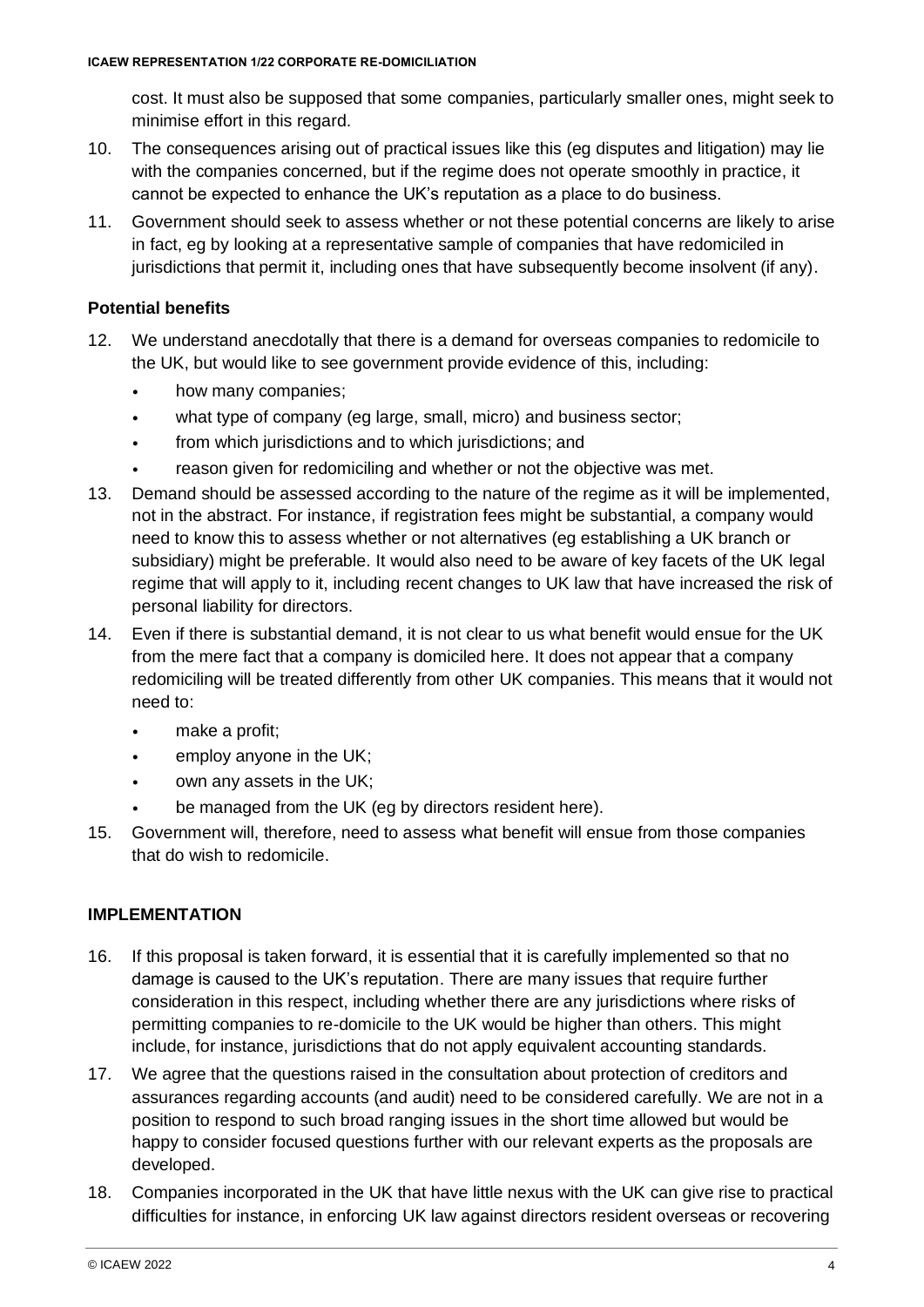assets (eg in insolvency) held overseas. Whether or not these issues would be more prevalent in relation to companies that redomicile to the UK would depend on the nature of the companies that ultimately decide to do so.

## **ANSWERS TO SPECIFIC QUESTIONS**

#### *1. What do you see as the advantages of re-domiciliation compared to existing routes to relocate a company to the UK, and how material are they?*

- 19. The main advantage to inward re-domiciliation is the fact that there is no need to set up an additional company in the UK. Having additional companies in a corporate structure brings a number of ongoing administrative costs and complications that can be avoided by shifting the place of the company's registration to the UK. These include audit costs, management time, tax compliance costs and legal fees.
- 20. Of course, it is possible to transfer business and assets to a new company and then close down the existing company, hence avoiding the ongoing cost of maintaining two companies. However, even the most straightforward of company liquidations can cost several thousand pounds in legal and other fees, which would be avoided if the existing company could be kept open.
- 21. Having said that, the most important factor to consider is how to make the UK a more attractive place for businesses to locate to and we are not convinced that offering a wider range of methods for achieving this will make a huge difference in that regard, unless existing methods create prohibitive tax charges overseas, for example, which would make a move to the UK a non-starter.

#### *3. What level of demand might the UK see from firms seeking to re-domicile?*

22. Despite the benefits referred to above, we anticipate that initial demand for re-domiciliation would be relatively low until companies began to see the benefits compared to existing methods of transferring businesses to the UK. We suspect that this would be of niche interest only until the benefits become more widely appreciated. There would need to be a substantive education campaign to make businesses and their advisers aware of the new facilities open for transferring businesses to the UK.

#### *4. From what jurisdictions would companies be most likely to re-domicile to the UK?*

- 23. We consider that the demand is likely to be highest from those businesses that already have a physical presence in the UK (or are looking to develop one) and that are currently incorporated in a territory where the ongoing finance, legal and compliance costs of running the business are relatively high, such that transfer of the place of incorporation to the UK would help to reduce these costs.
- 24. However, it is likely that other factors such as location of customers and key management and the respective tax regimes would have a much bigger impact on whether a business makes the decision to relocate to the UK in the first place.

#### *7. Are there other administrative, financial, or other barriers that would still prevent a company re-domiciling to the UK even with a re-domiciliation regime being established?*

25. Yes, if the country of origin retained any compliance or other requirements over the company concerned, then the benefit of re-domiciling from that country would be reduced. Also, from a tax perspective, if the country of origin applied exit taxes on assets held by the company on transfer of incorporation, then the tax cost may outweigh the savings achieved from redomiciling to the UK. Finally, if other more substantive reasons for the business to relocate to the UK do not exist then it is unlikely that it would do so, regardless of the increased range of options for achieving this.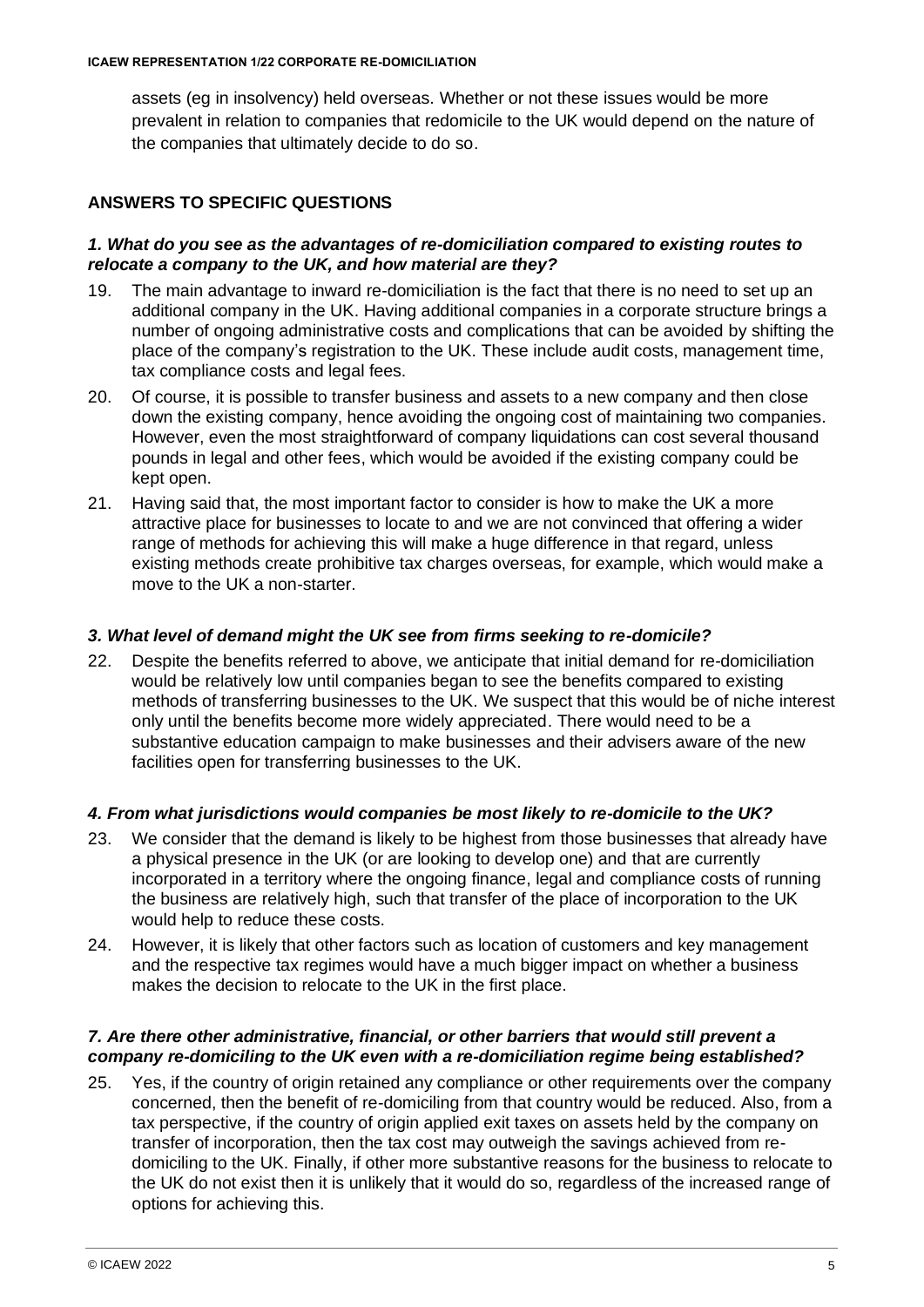## *10. The Government's view is that an economic substance test is not necessary for redomiciliation. Do you agree?*

26. We agree that in the interests of the consistency of treatment and fairness, an economic substance test is not required. However, we question the benefit of bringing businesses into the UK if they are not planning to contribute a certain level of economic activity or employment to the country, especially if such activity presents a higher risk profile than existing UK based businesses,

## *12. Will the existing arrangements that do not allow companies to move between certain UK nations have a bearing on overseas companies' decisions whether to redomicile in the UK?*

27. We do not consider that this would have a significant impact on overseas companies' decisions. However, we do believe that a degree of inconsistency would be created if businesses can re-domicile into England/Wales, Scotland or Northern Ireland but not redomicile between these nations.

#### *13. Do you have any views on how the regime should best ensure departing country conditions are met? Is there anything else we should consider?*

- 28. We agree with the conditions and requirements set out in the table in Chapter 3 of the consultation document from the perspective that they will help to ensure a high level of compliance from companies re-domiciling to the UK. However, we envisage that UK authorities will need to liaise closely with the respective authorities of the territories from which businesses are migrating because just as the UK may develop policies to control the 'quality' of companies re-domiciling from the UK, other territories may have rules which prevent those companies from re-domiciling away from them. A company may potentially find itself domiciled in two different countries or in no country, neither of which would be a desirable outcome.
- 29. With regard to departing country conditions, we believe that it will not be possible to apply a one-size-fits-all approach and that the individual conditions for each country will need to be considered on a case-by-case basis. We also consider that it will be the company's responsibility to ensure that it meets those conditions and it is not down to Companies House to police this.

## *14. Do you have views on our proposed approach, which would allow all bodies corporate to re-domicile to the UK, subject to the relevant entry criteria?*

30. We are not able to provide a substantial response to this question but agree in principle that all types of body corporate should be allowed to re-domicile to the UK, rather than just collective investment vehicles, if the intention is to encourage economic activity to be migrated to the UK.

## *15. Should we preclude directors who do not have a good standing (i.e. pending court cases) from re-domiciling to the UK? If so, is confirmation from the departing jurisdiction's competent authority the best way of assessing this?*

31. We don't have any particular insight into whether any particular overseas' authority would be able to provide a certificate of good standing on the basis that no proceedings have been taken against the director and that there are no outstanding cases against them. The government would need to consider whether the territories from which re-domiciliation is possible can facilitate this. We certainly don't believe that it would be reasonable for the authority to be expected to provide more detailed feedback than this on the suitability of the individual concerned to be a director of a UK domiciled company.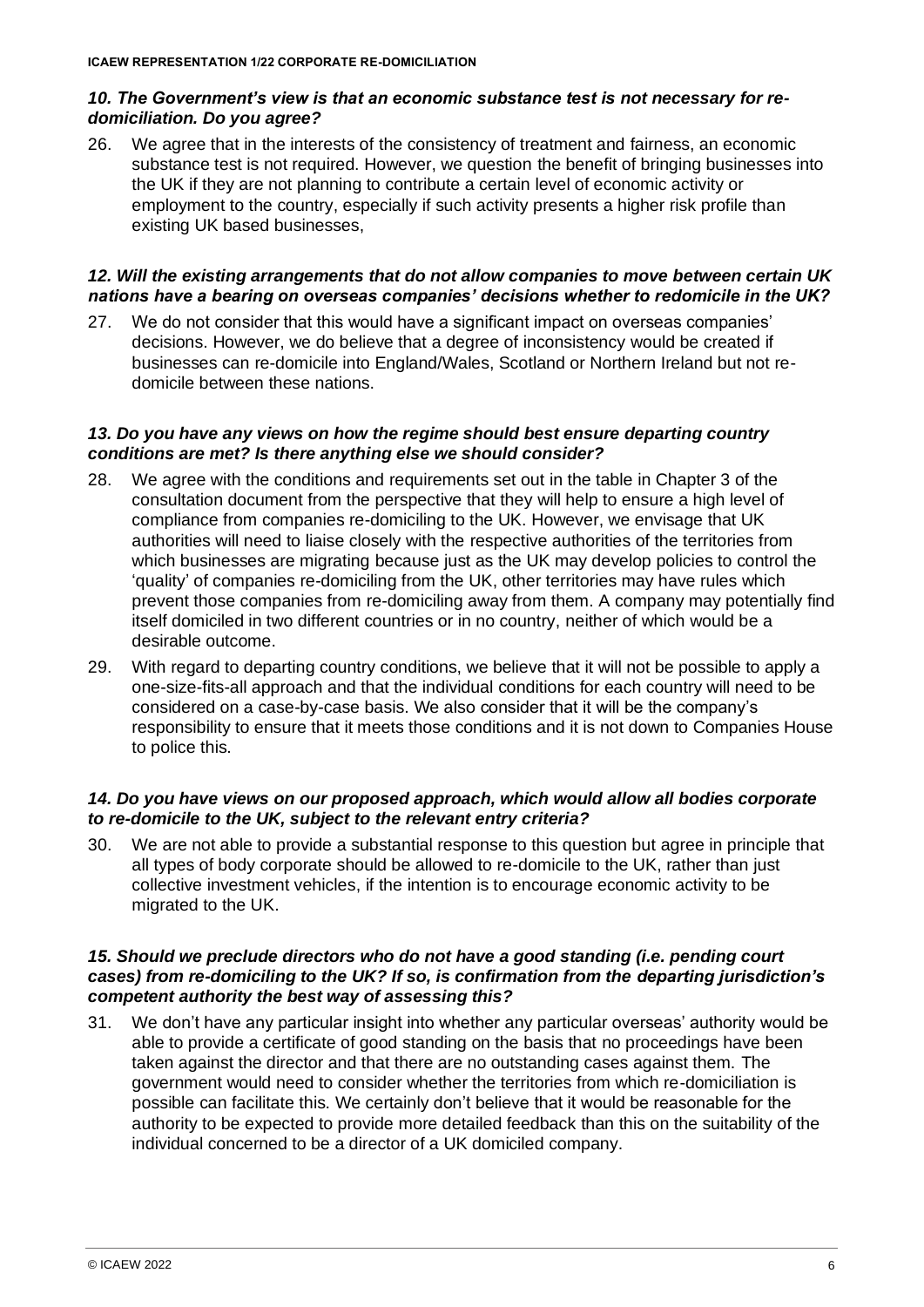**ICAEW REPRESENTATION 1/22 CORPORATE RE-DOMICILIATION**

## *16. Do you have any views on our good faith criteria?*

32. We believe that it is reasonable for the UK government to apply restrictions to redomiciliation where it does not consider that the transfer is in good faith. However, we would be interested to hear more about the criteria and the process the relevant department would undertake in order to determine whether this test has been met.

#### *17. Should it be necessary for firms to have completed a reporting period to redomicile? What other reporting information should be provided to the Registrar or should it be able to request and is the audited accounts requirement sufficient and proportionate?*

- 33. While completion of a reporting period would help the UK to assess whether a company is solvent and well-managed, it is also possible that a company may find itself registered in one territory and very soon thereafter find that it would be better suited to registration with the UK authorities. Such situations are likely to be rare but not impossible (eg the company acquires a new UK-based customer that makes up the majority of its sales, the directors move to the UK for personal reasons).
- 34. We therefore suggest that a complete reporting period need not necessarily be a hard and fast requirement. However, it is also essential that the government sets minimum standards of reporting which a company must be able to demonstrate that it can meet before being allowed to re-domicile to the UK. One of the ways in which the company could demonstrate this is for the company concerned to prepare a set of accounts that meet UK audit and accounting standards so that Companies House can check that they meet the required standard. It is possible that the audit and accounting standards in the territory in which the company is currently domiciled are not as high as those in the UK and so this requirement could be included even where a reporting period has been completed and a set of accounts filed in that territory.

#### *19. The Government is not minded to prescribe a minimum turnover/size of companies that can re-domicile. Do you agree?*

- 35. We don't have a particular view on this but note some of the pros and cons that the government may wish to consider in setting a minimum turnover size:
	- Setting a minimum may prevent some companies from re-domiciling to the UK and therefore bringing valuable activity to the UK which would contribute to the economy
	- Setting a limit means that someone is required to check whether any company applying for re-domiciliation meets this test
	- Setting a threshold of the size required for an annual audit would ensure that all companies re-domiciling to the UK would need to be audited and therefore meet certain accounting and reporting standards.

## *29. Would you be in favour of the UK introducing an outward re-domiciliation regime?*

36. If the UK is proposing a two-way regime, then the government should not only assess potential demand for inward re-domicile but also demand for UK companies to re-domicile elsewhere. It would also need to consider the risk that the ability of companies to move away might inhibit its freedom to change relevant laws in future (without rescinding the right for companies to move away, which might impact the UK's reputation).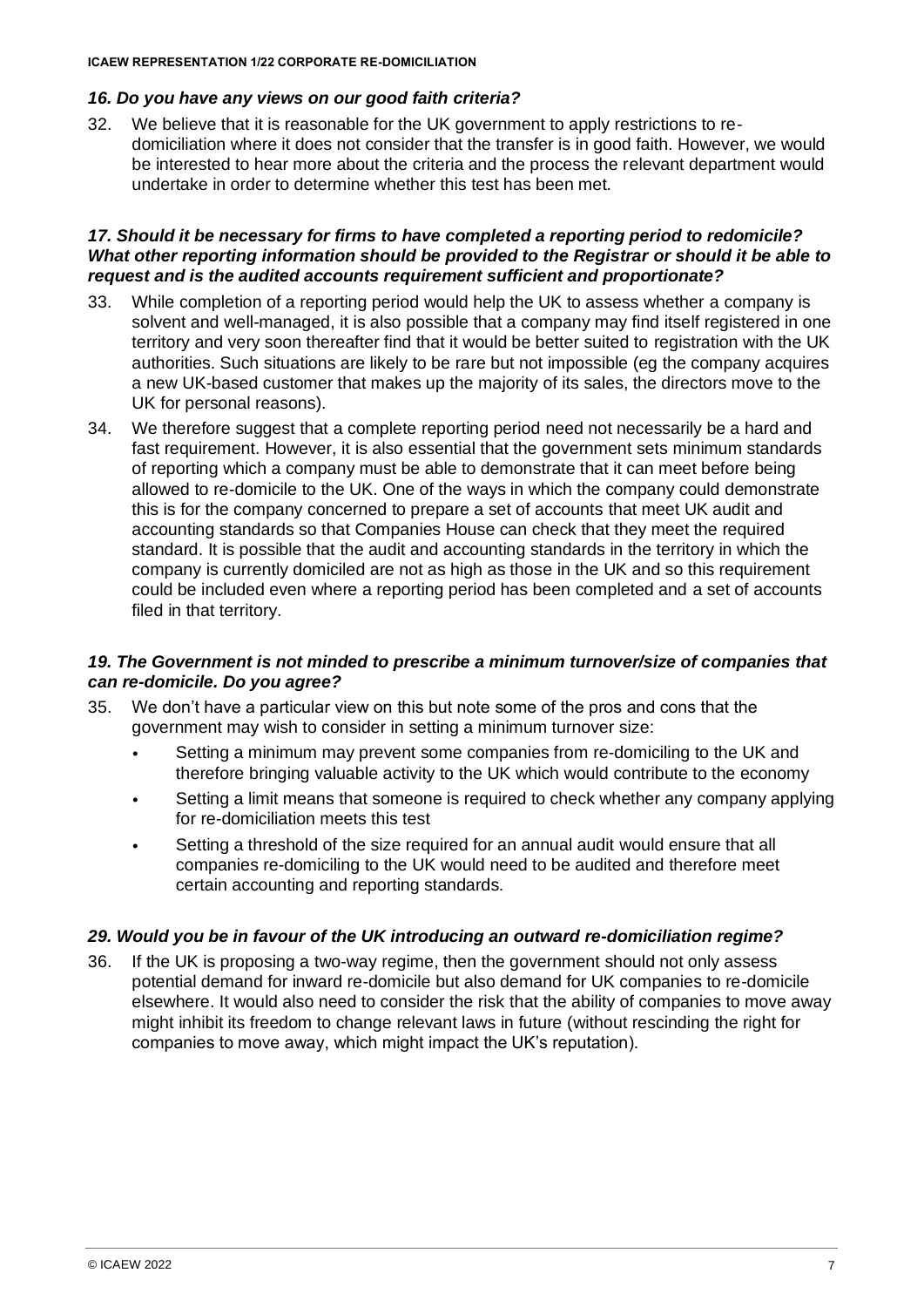#### *37. Is clarification required as to whether a company will become or cease to be UK resident following a re-domiciliation to or from the UK?*

37. Inherently, the answer to this question must be yes because companies will need to know whether they are resident in the UK for tax purposes in order to apply the UK tax code to their circumstances.

#### *38. Which of the above options would be preferable and why?*

- 38. We believe that companies should be treated the same whether they were originally incorporated in the UK or move their place of registration to the UK. We therefore agree with option 1 under each of paragraphs 5.9 and 5.10 which would ensure that companies redomiciling to the UK would become UK tax resident under domestic law and cease to become so resident on re-domiciling out of the UK unless central management and control remains in the UK.
- 39. We note that this treatment is slightly different to that applied to Societas Europaea (SEs) and Societas Cooperativa Europaea (SCEs) under ss16 & 17 CTA 2009 in that such entities did not cease to be UK resident merely because they later transferred their registered office from the UK. However, we do not believe that such treatment is consistent with that applied to other UK registered companies and therefore not following this treatment removes an anomaly from the legislation.

## *39. Are there are any other options which should be considered?*

40. Consideration will need to be given to the relevant double tax agreement where a company transfers its place of registration to or from another territory and the relevant domestic tax law in that other territory. As noted in the consultation document, this may give a different outcome than if domestic legislation was considered in isolation.

## *40. Do you have any views on how material this risk is, and what additional protections might be introduced to prevent such loss importation?*

- 41. We understand the government's concern that businesses may use re-domiciliation as a way of bringing overseas losses into the UK tax net to use against UK profits for group relief purposes. However, if those losses are pre-existing and the company concerned has not previously had a taxable presence in the UK for corporation tax purposes, then there is no facility for the company to bring those losses forward into the UK tax regime in any event. This is a similar outcome to the situation where a new UK company acquires an existing trade from a subsidiary that has been wholly carried on offshore.
- 42. In respect of losses generated once the company has been domiciled and tax resident in the UK, we see no reason why these losses could not be surrendered to other UK companies in the group. There are existing provisions alluded to in the consultation document which prevent losses from being surrendered in certain circumstances, such as where the loss arises in respect of a trade carried on wholly outside the UK under s100 (2) CTA 2010 or where the loss has been incurred by certain dual resident companies under s109. We consider that the existing measures in place would suffice.
- 43. If a business' only motivation is to bring a loss-making company into the UK tax net in order to off-set its losses against profits of other companies in the group then arguably the loss making company is not trading with a view to profit and so its losses would be denied for all relief purposes in any event. We also believe that it would be inconsistent to apply different rules to a company going forward just because it had previously been non-UK resident and domiciled compared to companies that have always been UK resident and domiciled.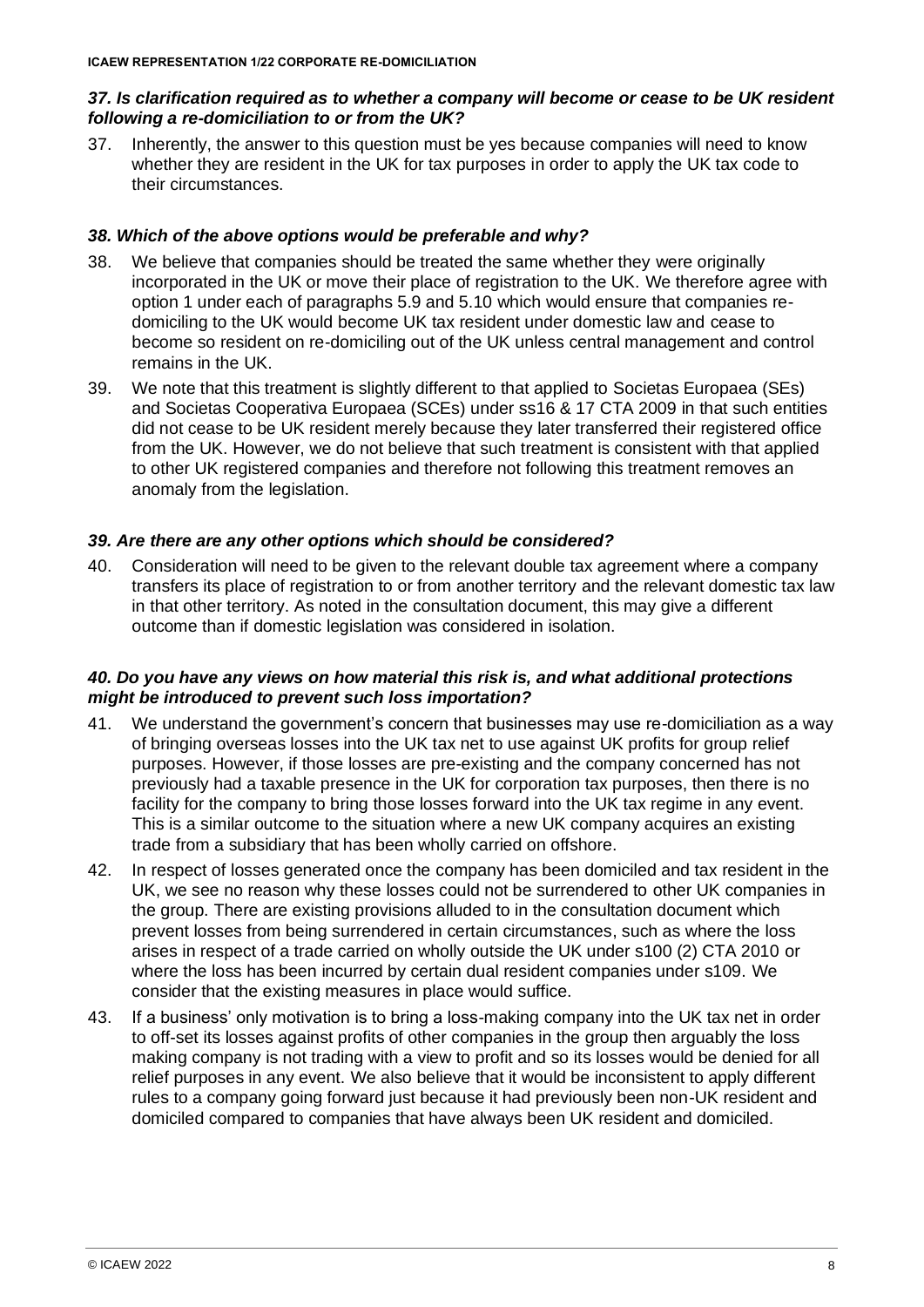## *41. Do you have any views on this?*

- 44. We believe that this could be an opportunity to reform the tax legislation so that a consistent approach is applied to assets brought into the UK tax net on a company becoming tax resident in the UK.
- 45. It seems to us that the most equitable position would be for all assets (eg chargeable gains assets, intangible fixed assets, capital allowances assets) to be brought in at market value on the date of migration.
- 46. The downside to this treatment is that it would require a professional valuation of all such assets. This would add additional costs to the process of re-domiciliation and would also open up the possibility for disagreements with HMRC if it did not agree with the valuation arrived at. By contrast, original cost and accounting value (which are the default positions for chargeable gains assets and intangible fixed assets respectively) are matters of fact (although accounting values are subject to impairments and revaluations and so therefore there is an element of subjectivity about them).
- 47. The advantages of this approach, however, are that:
	- it would provide consistency across the various elements of the tax legislation, thereby making it easier to remember and apply
	- it would provide consistency with other methods of bringing an overseas trade into the UK (such as being acquired by a newly incorporated UK company from its overseas resident subsidiary); and
	- it is arguably the most equitable position, assuming that the company has no existing UK tax history. It seems fair that a company should only realise UK profits, gains and losses based on the position at the point where its UK taxable presence begins.
- 48. One downside of adopting a market value approach for the intangible fixed asset regime is that this moves away from the accounting basis of taxation on which this regime is built, thereby introducing more adjustments for tax purposes from the accounting position.

## *42. Do you have any views on the impact of the proposals for a re-domiciliation regime on personal taxation?*

- 49. We are only able to provide a response here in relation to the tax impacts for UK resident individuals or the UK tax impacts for overseas residents. The overall tax impact for non-UK residents will be dependent on the tax rules in the territory in which they are resident.
- 50. For individuals who are UK resident but non-domiciled here (in particular), a company becoming domiciled in the UK may have an impact on the situs of shares and securities issued by the company for capital gains and IHT purposes. In addition, if an asset becomes UK situs then any income earned from that asset will become UK derived income and therefore will be subject to UK tax, whether or not it is remitted to the UK.
- 51. For capital gains tax purposes, shares or securities of a company incorporated in any part of the UK are treated as situated in the UK. In addition, there is a general rule which says that shares and securities are located in the place where they are registered. This should therefore mean that if a company re-domiciles to the UK and its share capital becomes registered with Companies House, those shares will become UK situs assets.
- 52. If a company re-domiciles to the UK, this should not cause shares and securities in that company as being treated as disposed and reacquired by its UK shareholders, or if there is some uncertainty around this, that outcome should be confirmed in the UK tax legislation. Where a new UK holding company acquires the shares of an overseas company and issues shares in itself in return, the same outcome should arise due to specific provisions for capital gains and stamp duty purposes that ensure that such 'share-for-share' transactions are tax neutral. Having said that, there are very specific tests that need to be met for such reliefs to apply and so introducing a re-domiciliation mechanism as an alternative way of bringing a business into the UK therefore means that the company owners do not need to worry about whether those tests have been met.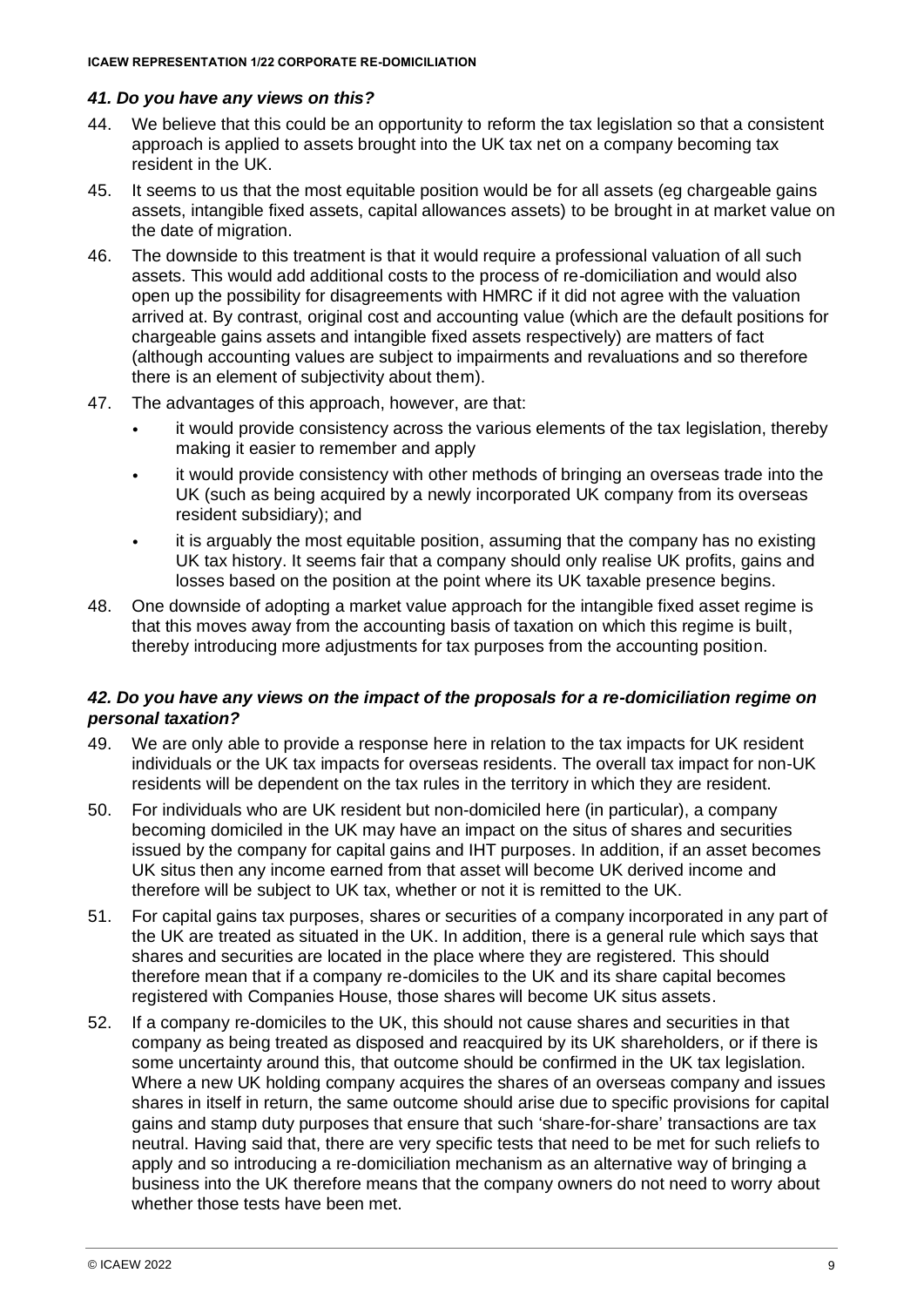## *43. Do you have any views on the impact of the proposals for a re-domiciliation regime on STS?*

- 53. We consider that as stamp duty and stamp duty reserve tax are broadly taxed on the transfer of shares issued by a company incorporated or registered in the UK, transferring the place of registration of a company moves its shares into and out of the scope of these taxes. If the government was concerned about anti-avoidance, it could retain the right to tax the transfer of shares of companies that have ceased to be registered in the UK, although it seems unlikely to us that one of the main purposes of a company re-domiciling out of the UK would be to avoid stamp taxes.
- 54. We also note the commentary included in an article dated 3 December 2021 by Freshfields Bruckhaus Deringer in Tax Journal on this consultation document which notes that companies may wish to re-domicile to the UK in order to list their shares directly on UK stock markets (whereas foreign incorporated entities must list in the UK through a depository interest (DI) structure). SDRT does not generally apply to such listings where the shares are 'foreign securities' which, unusually, is determined by whether the company is UK resident for corporation tax purposes. As we have set out above, re-domiciliation to the UK is likely to cause many companies to become UK tax resident and so this may therefore bring the listing of their shares into the scope of SDRT if carried out through a DI structure. Consideration will need to be given as to whether a direct listing will be possible for companies that have redomiciled to the UK.

#### *44. Do you have any views on the impact of the proposals for a re-domiciliation regime on VAT?*

- 55. As noted in the consultation document, whether a company needs to register for VAT or report its supplies of most services in the UK is dependent on whether it is "established" or has a "fixed establishment" here from which those supplies (of services) are made. Similarly when receiving services the place of supply will be where the business using the service supplied is established. Its place of incorporation or place of residence for other tax purposes is not relevant. However, we are concerned that HMRC's existing guidance does not reflect this.
- 56. [VATPOSS05950](https://www.gov.uk/hmrc-internal-manuals/vat-place-of-supply-services/vatposs05950) refers to the VAT Tribunal cases of *Binder Hamlyn (EDN/82/55)* and *Vincent Consultants (LON/88/254)* in which the Tribunal found that the registered office in the UK of companies that traded abroad was the establishment at which or for the purposes of which accountancy and consultancy services concerning UK company law requirements were most directly used.
- 57. However, it appears that this UK case law has been overtaken by CJEU case law (eg *Planzer case C-73/06*) and EU law in the Council Implementing Regulation 282/2011 (articles 10, 11 and 13a). Article 10.3 specifically provides that "3. The mere presence of a postal address may not be taken to be the place of establishment of a business of a taxable person."
- 58. This is a particular problem in respect of companies being charged, by UK service providers, for services (such as audit services, but also including many other services such as consultancy, legal services etc) where those companies are 'simply' registered in the UK but which carry on their businesses wholly abroad. These companies are not generally VAT registered in the UK as they are not making any supplies in the UK. Hence, they are incurring UK VAT which they cannot off-set against output VAT (or claimed back under Part XXI of the VAT Regulations 1995), creating an additional 20% cost and making the UK a less attractive location in which to have a registered office.
- 59. We appreciate of course that the UK is no longer in the EU and so HMRC may therefore take the view that EU case law no longer applies. However, to take that approach risks making the UK an unattractive place for a company to locate its registered office in if its trading activities remain wholly offshore. We therefore recommend that HMRC revisits its guidance in this area, especially if it wishes to make corporate re-domiciliation a success.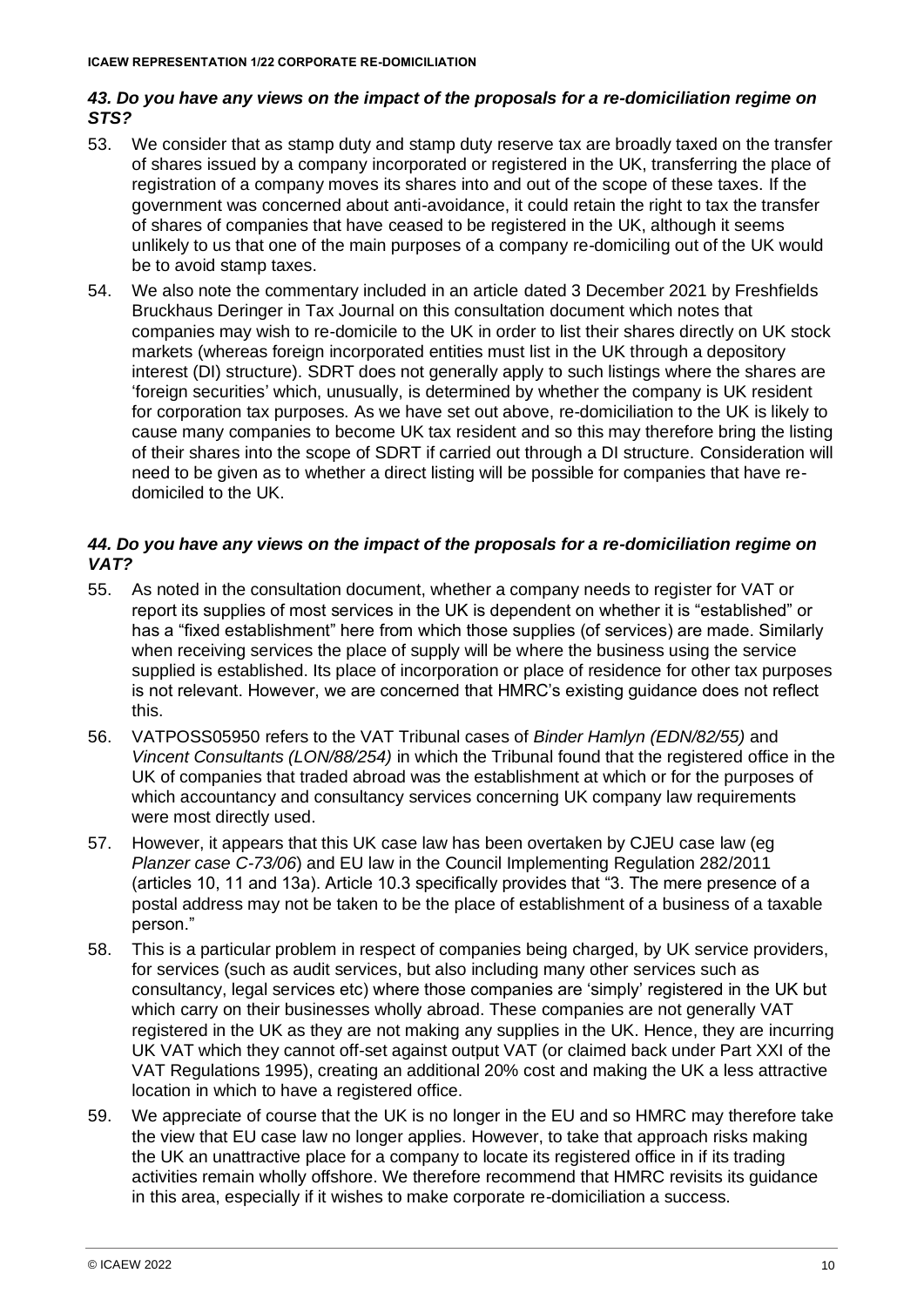#### **ICAEW REPRESENTATION 1/22 CORPORATE RE-DOMICILIATION**

60. Companies can also join a UK VAT group if they are either established or have a fixed establishment in the UK, regardless of where they are incorporated or resident for other tax purposes. It is also therefore difficult to see why anti-avoidance measures would be needed, although if the government has any specific concerns we would be happy to consider them.

#### *45. Do you have any views on any other tax consequences of a company redomiciling in or out of the UK and whether any other amendments to UK tax law should be considered?*

61. It may be worthwhile updating the tax legislation in situations where a company is referred to as being 'incorporated in the UK' (for example s14 CTA 2009 and s275 (1) (da) TCGA 1992). To date, it has not been necessary to consider whether this means 'originally incorporated' or 'currently registered' in the UK as it has not been possible to move the place of incorporation. The policy outcome the government wishes to achieve will determine how these provisions are amended.